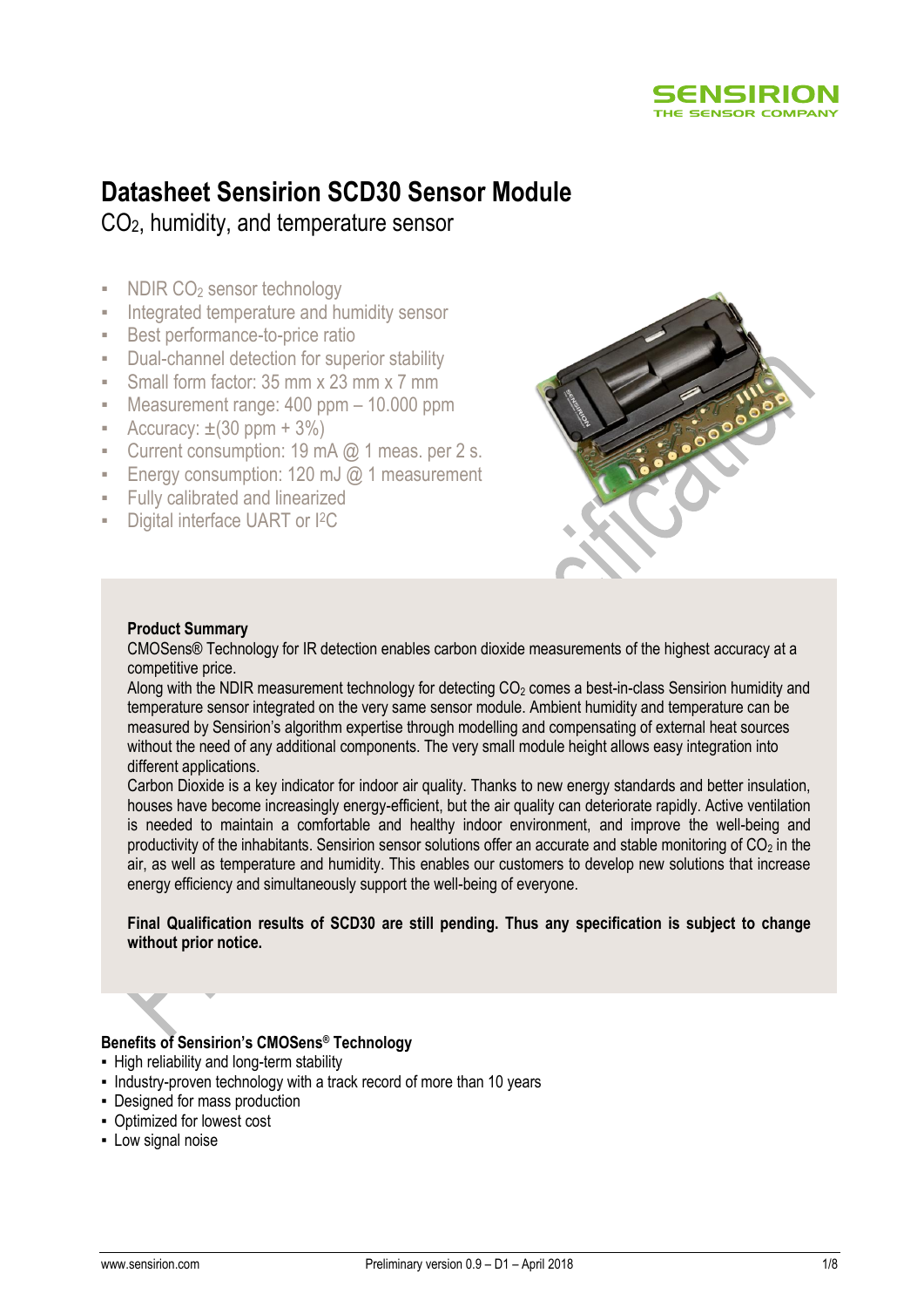

## **Content**

- 1 Sensor Specifications 3
- 2 Package Outline Drawing 5
- 3 Pin-Out Diagram 6
- 4 Operation and Communication 6
- 5 Shipping Package 6
- 6 Ordering Information 6
- 7 Important Notices 7
- 8 Headquarters and Subsidiaries 8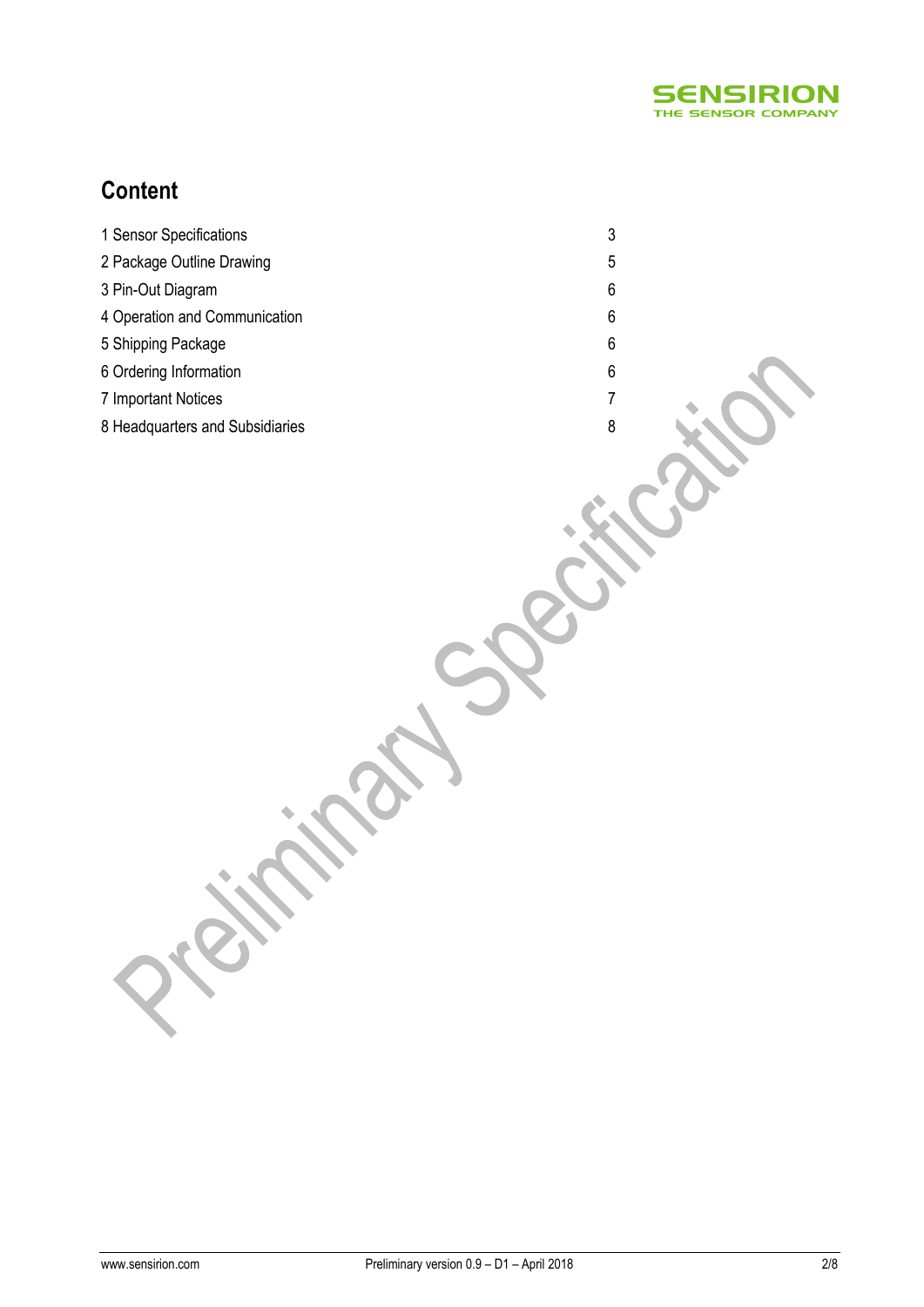

### **1 Sensor Specifications<sup>1</sup>**

#### **Preliminary information. Subject to change without notice.**

#### **CO<sup>2</sup> Sensor Specifications**

<span id="page-2-0"></span>

| Parameter                                            | Conditions                                                          | Value               |
|------------------------------------------------------|---------------------------------------------------------------------|---------------------|
| $CO2$ measurement range                              |                                                                     | $0 - 40'000$ ppm    |
| Accuracy <sup>2</sup>                                | 400 ppm $-$ 10'000 ppm                                              | $\pm$ (30 ppm + 3%) |
| Repeatability <sup>3</sup>                           | 400 ppm - 10'000 ppm                                                | $± 10$ ppm          |
| Temperature stability <sup>4</sup>                   | $T = 0  50^{\circ}C$ ,<br>400 ppm - 10'000 ppm                      | $\pm 2.5$ ppm / °C  |
| Response time <sup>5</sup>                           | $\tau_{63\%}$                                                       | 20s                 |
| Accuracy drift over lifetime <sup>6</sup>            | 400 ppm $-$ 10'000 ppm<br>ASC field-calibration algorithm activated | $± 100$ ppm         |
| Table 1: SCD30 CO <sub>2</sub> sensor specifications |                                                                     |                     |
| Humidity Sensor Specifications <sup>7</sup>          |                                                                     |                     |

#### <span id="page-2-2"></span><span id="page-2-1"></span>**Humidity Sensor Specifications 7**

<span id="page-2-3"></span>

| Conditions                  | Value               |
|-----------------------------|---------------------|
|                             | $0$ %RH $-$ 100 %RH |
| $25^{\circ}$ C, 0 – 100 %RH | $± 2$ %RH           |
|                             | 0.1 %RH             |
| $\tau_{63\%}$               | 8 s                 |
|                             | $<$ 0.25 %RH / year |
|                             |                     |

#### **Table 2:** SCD30 humidity sensor specifications

#### **Temperature Sensor Specification[s](#page-2-2) 7**

| Parameter                                  | Conditions         | Value              |
|--------------------------------------------|--------------------|--------------------|
| Temperature measurement range <sup>9</sup> |                    | ' - 40°C – 70°C    |
| Accuracy <sup>8</sup>                      | $0 - 50^{\circ}$ C | $\pm 0.3$ °C       |
| Repeatability <sup>3</sup>                 |                    | $0.1^{\circ}$ C    |
| Response time <sup>5</sup>                 | $\tau_{63\%}$      | >2s                |
| Accuracy drift                             |                    | $< 0.03 °C$ / year |

**Table 3:** SCD30 temperature sensor specifications

<sup>&</sup>lt;sup>1</sup> Default conditions of T = 25°C, p = 1013 mbar,  $V_{DD}$  = 3.3 V, continuous measurement mode with measurement rate = 2 s apply to values listed in the tables, unless otherwise stated.

<sup>&</sup>lt;sup>2</sup> Deviation to a high-precision reference. Accuracy is fulfilled by > 90% of the sensors after calibration. Rough handling, shipping and soldering can falsify the

measurements. Accuracy is based on tests with gas mixtures having a tolerance of  $\pm$  1.5%.

<sup>3</sup> RMS error of consecutive measurements at constant conditions. Repeatability is fulfilled by > 90% of the sensors.

<sup>&</sup>lt;sup>4</sup> Average slope of CO<sub>2</sub> accuracy when changing temperature, valid at 400 ppm. Fulfilled by > 90% of the sensors after calibration.

<sup>5</sup> Time for achieving 63% of a respective step function. Response time depends on design-in, heat exchange and environment of the sensor in the final application. <sup>6</sup> CO<sup>2</sup> concentrations < 400 ppm may result in sensor drifts when ASC is activated. For proper function of ASC field-calibration algorithm SCD30 has to be exposed to air with  $CO<sub>2</sub>$  concentration 400 ppm regularly.

<sup>7</sup> Design-in of the SCD30 in final application and the environment impacts the accuracy of the RH/T sensor. Heat sources have to be considered for optimal

performance. Please use integrated on-board RH/T compensation algorithm to account for the actual design-in.  $8$  Deviation to a high-precision reference. Accuracy is fulfilled by > 90% of the sensors after calibration.

<sup>9</sup> RH/T sensor component is capable of measuring up to T = 120°C. Measuring at T > 70°C might result in permanent damage of the sensor.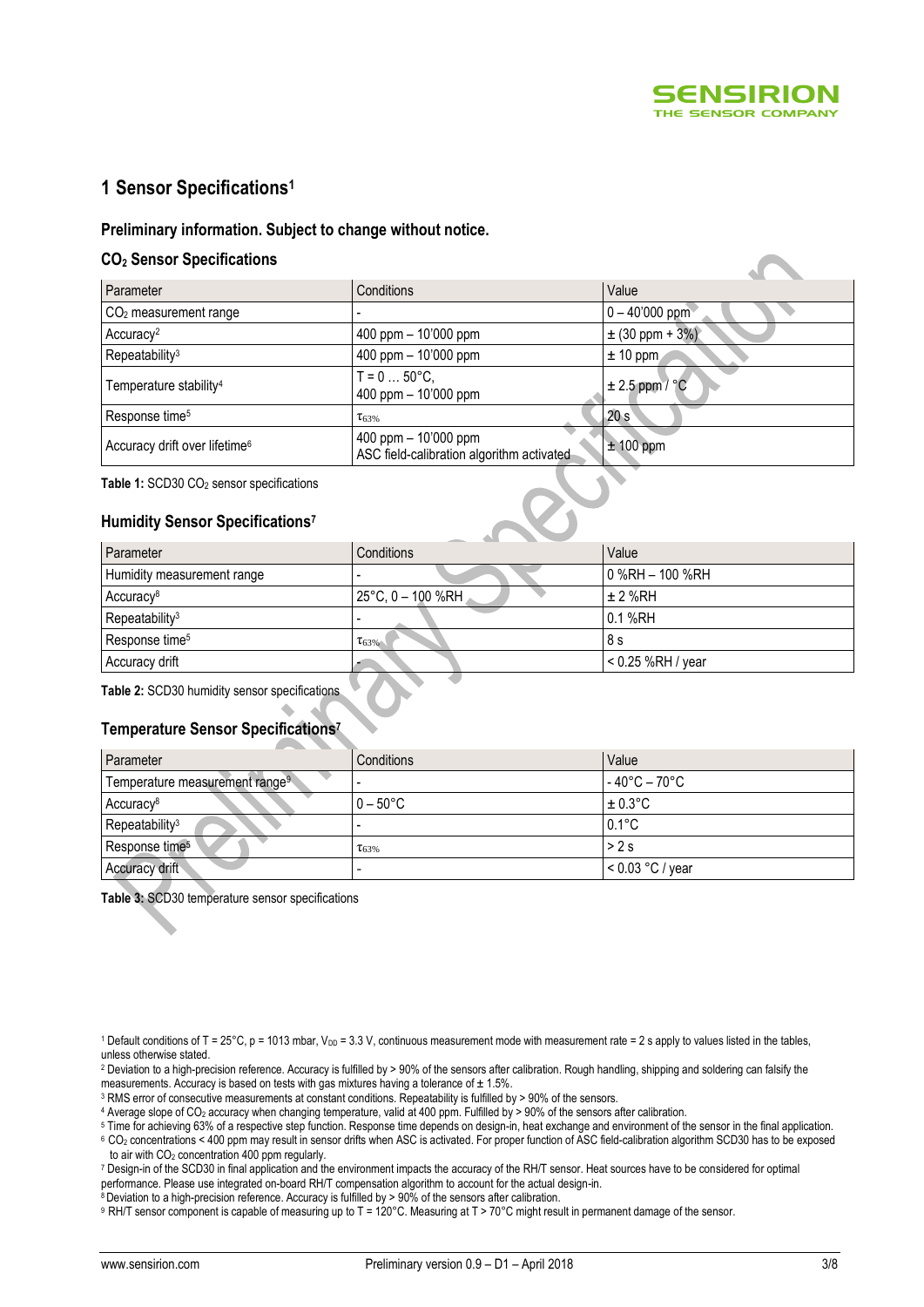

#### **Electrical Specifications**

| Parameter                     | <b>Conditions</b>   | Value  |
|-------------------------------|---------------------|--------|
| Average current <sup>10</sup> | Update interval 2 s | 19 mA  |
| Max. current                  | During measurement  | 75 mA  |
| Energy consumption            | measurement         | 120 mJ |

**Table 4** SCD30 electrical specifications

#### **Operation Conditions, Lifetime and Maximum Ratings**

| Parameter                        | Value                             | Conditions                                                                   |
|----------------------------------|-----------------------------------|------------------------------------------------------------------------------|
| Temperature operating conditions | $0 - 50^{\circ}$ C                | Valid for CO <sub>2</sub> sensor.                                            |
| Humidity operating conditions    | $0 - 95$ %RH                      | Non-condensing. Valid for CO <sub>2</sub> sensor.                            |
| DC supply voltage                | $3.3V - 5.5V$                     |                                                                              |
| Storage temperature conditions   | $-40^{\circ}$ C – 70 $^{\circ}$ C |                                                                              |
| Interface                        | UART and <sup>2</sup> C           |                                                                              |
| Maintenance Interval             | None                              | Maintenance free when ASC field-calibration algorithm <sup>11</sup> is used. |
| Sensor lifetime                  | 15 years                          |                                                                              |

**Table 5:** SCD30 operation conditions, lifetime and maximum ratings

<sup>10</sup> Average current including idle state and processing. Other update rates and polling mode for small power budgets can be selected via the digital interface. <sup>11</sup> CO<sub>2</sub> concentrations < 400 ppm may result in sensor drifts. For proper function of ASC field-calibration algorithm SCD30 has to be exposed to air with 400 ppm regularly.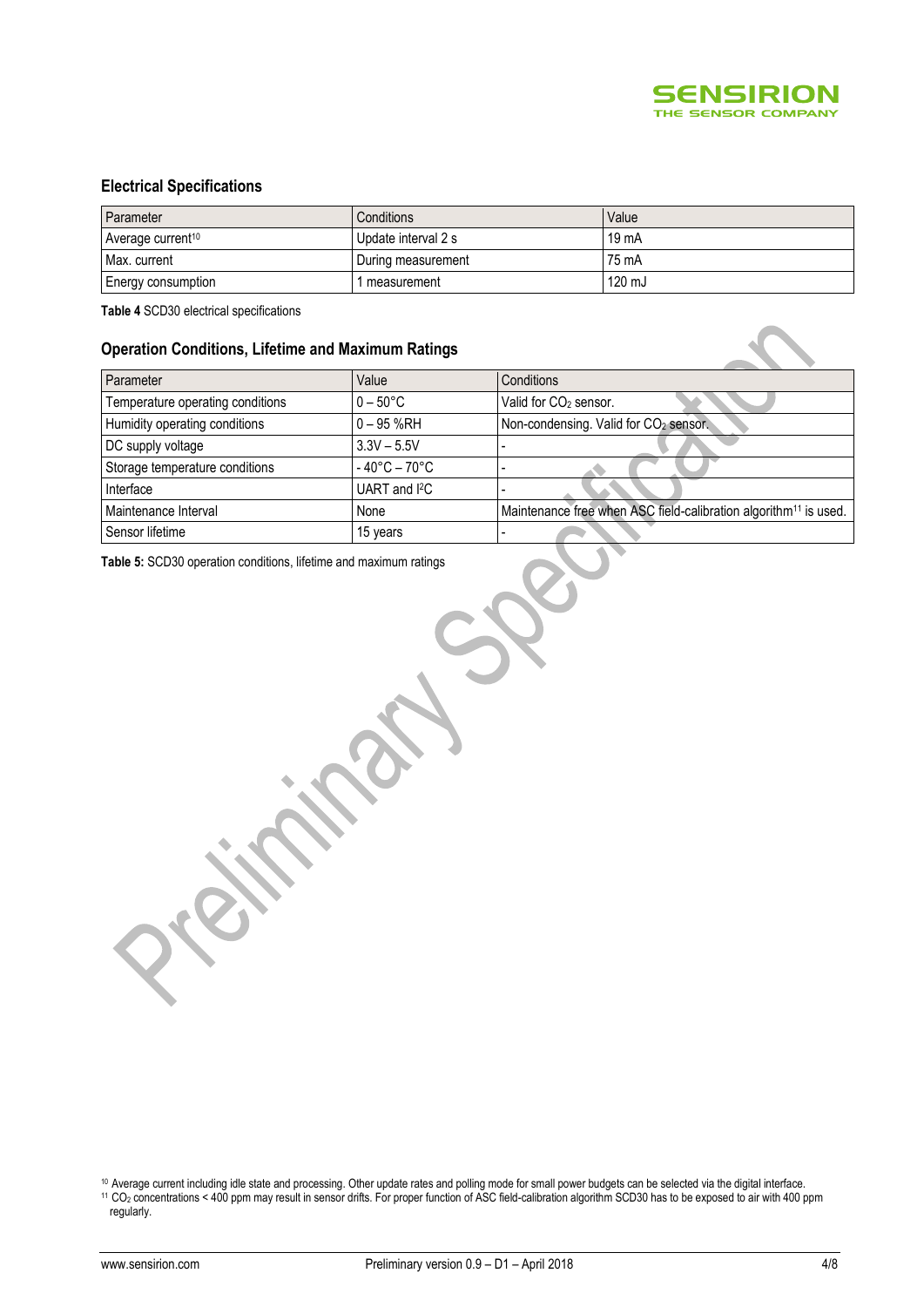

## **2 Package Outline Drawing**



**Figure 1** Product outline drawing of SCD30. Pictures on the left show top-view, pictures on the right bottom-view.

Sensor height is 7 mm at the thickest part of SCD30. The weight of one SCD30 sensor is 3.4 g.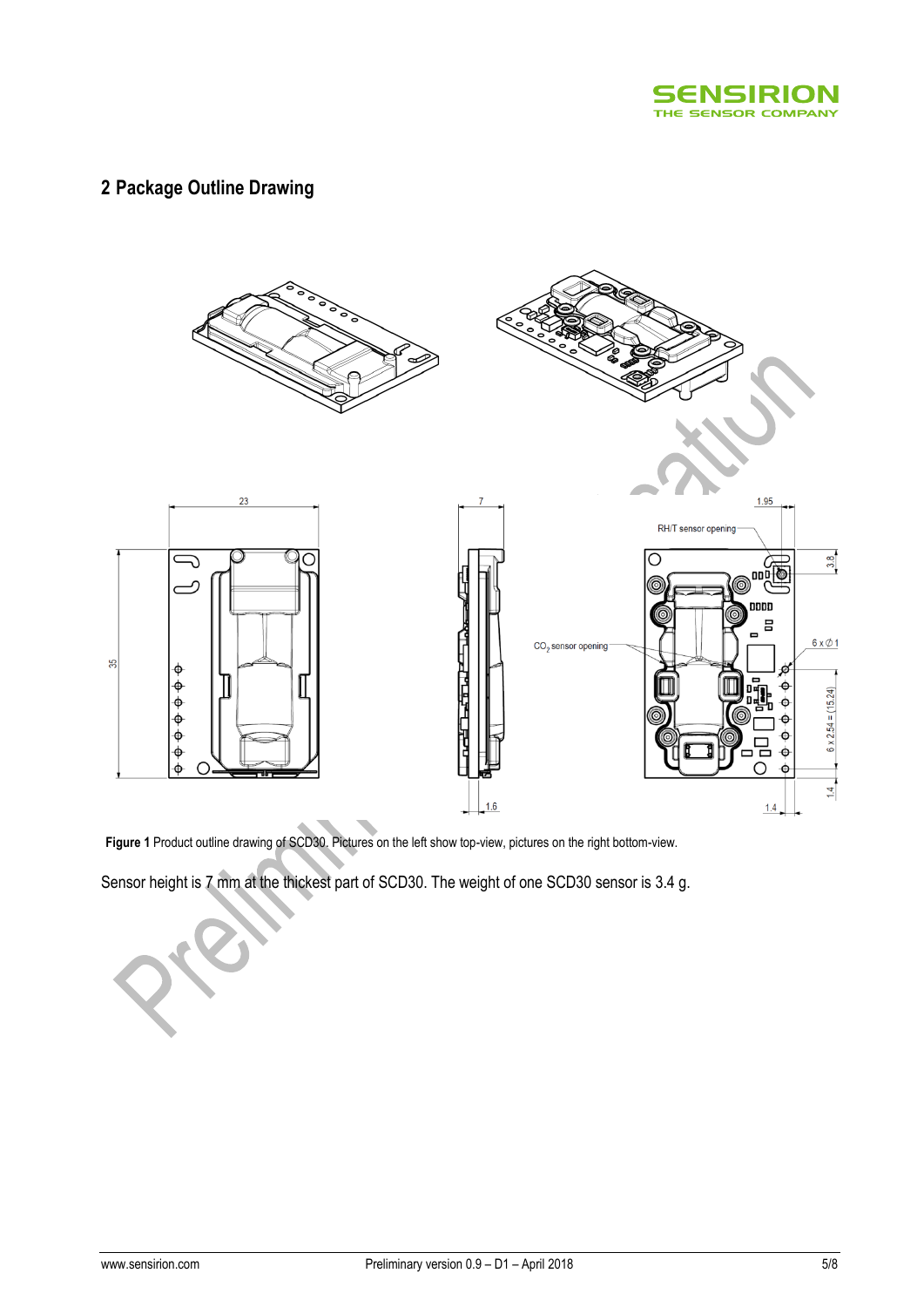

## **3 Pin-Out Diagram**

**Preliminary information. Subject to change without notice.**

| Pin               | Comments                                                                                                                    |
|-------------------|-----------------------------------------------------------------------------------------------------------------------------|
| VDD               | Supply Voltage                                                                                                              |
| GND               | Ground                                                                                                                      |
| TX/<br>SCL        | Transmission line Modbus /<br>Serial clock I <sup>2</sup> C                                                                 |
| RX/<br><b>SDA</b> | Receive line Modbus /<br>Serial data I <sup>2</sup> C                                                                       |
| <b>RDY</b>        | Data ready pin. High when data is ready for read-out                                                                        |
| <b>PWM</b>        | PWM output of CO <sub>2</sub> concentration measurement<br>(PWM not supported yet)                                          |
| <b>SFI</b>        | Interface select pin. Pull to VDD for selecting Modbus,<br>leave floating or connect to GND for selecting I <sup>2</sup> C. |



**Figure 2:** Pin-out of the SCD30.

## **4 Operation and Communication**

Please contact your local Sensirion representative for separate document.

## **5 Shipping Package**

SCD30 sensor is shipped in stackable trays with 40 pieces each. The tray dimension is 363 mm x 257 mm x 19 mm. Stacking of trays results in an effective tray height of 13 mm.

## **6 Ordering Information**

SCD30 and accessory can be ordered via the following article numbers. Please accept longer lead times until official start of production.

| Product              | <b>Description</b>                          | <b>Article Number</b> |
|----------------------|---------------------------------------------|-----------------------|
| SCD30 sensor         | CO <sub>2</sub> , RH and T sensor module    | 1-101625-01           |
| SCD30 evaluation kit | SCD30 sensor, SEK sensor bridge and cables. | 3.000.055             |